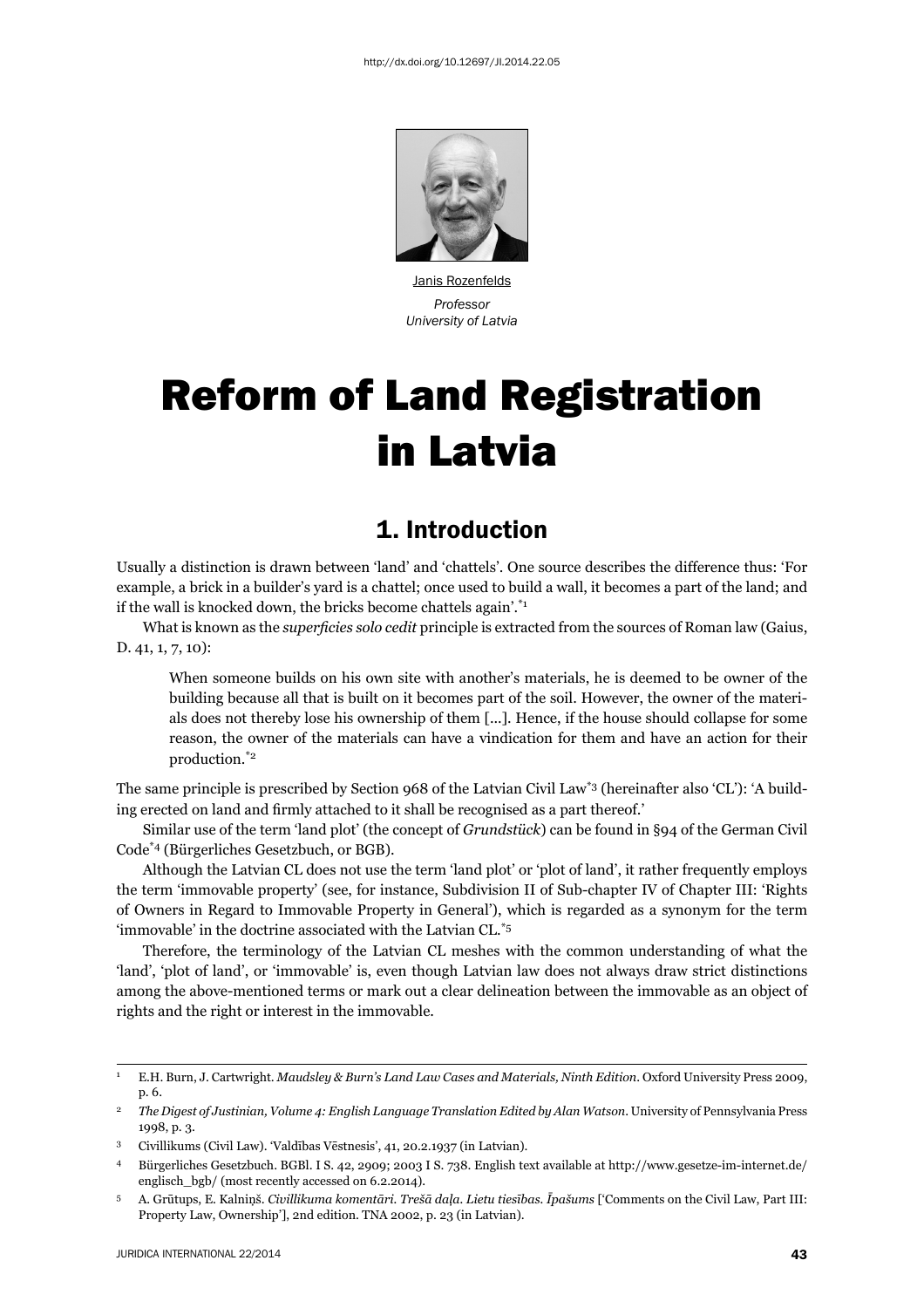In line with other codes of civil-law systems, the CL does not use the term 'estate' in the meaning of the 'amount of a person's interest in land',<sup>\*6</sup> although the term 'estate' might be used sometimes in the meaning associated with heritage (see Sections 1021 and 1288 of the CL).

Although the CL distinguishes between movable (chattels) and immovable things (in Section 842), very little attention is devoted to this important feature of modern civil law. In this regard, the regulation in the CL is strikingly similar to that of Roman law. For instance, the CL provides for acquisition of ownership pursuant to delivery (in its Sections 987–997) no matter whether it is a chattel or an immovable at issue. Acquisition of property through prescription (addressed in Sections 998–1031 of the CL) refers to chattels just as well as to immovables. The only distinction mentioned here is in Section 1023 ('Prescription for the acquisition of movable property shall be considered completed after the elapsing of one year') as compared to Section 1024 ('A person who has possessed an immovable property for a ten-year period in accordance with the provisions on prescription [...] shall be recognised as a person who has acquired such immovable property through prescription'). Although acquisition of immovable property through prescription usually is regarded as incompatible with the land-registration system (there are a few exceptions, but these have to do only with unregistered rights\*7, not those rights that are already registered—*praescriptio contra tabulas*), the possibility of such acquisition is still admitted, at least in theory. Moreover, it has even been concluded that in such cases the rights of an unregistered proprietor can lead to rectification in favour of the registered adverse rights of another person.\*8 However, such conclusions seem to be based on outdated sources and for this reason can be regarded as incorrect.<sup>\*9</sup>

As to the principles of land registration, Latvian law indirectly features all of the most important.

The principle of obligatory registration is prescribed by Section 1477 of the Latvian CL: 'Corroboration shall be required in those cases wherein the transaction grants property rights over immovable property.'

The principle of public credibility is prescribed by Section 994 of the CL: 'Only such persons shall be recognised to be owners of immovable property as are registered in the Land Register as such owners.'

The principle of certainty is prescribed by Section 993 (3) of the CL, which states that 'each immovable property that is not an appurtenance to another such property must be registered in the name of the new owner as a new […] parcel'. This principle is also prescribed by Section 29 of the Land Register Law\*10: 'A separate division for each independent immovable property shall be opened in a land register.'

The principle of seniority is prescribed by Section 35 of the Land Register Law: '[T]he priority right of corroboration shall be determined in accordance with the time of corroboration in a division of a land register.'

These principles are supplemented by the principle of a relevant process in a parallel with the principle of transparency, which is prescribed by Section 101 of the Land Register Law: 'Anyone may examine land registers and request references, excerpts, true copies, and certificates therefrom.'

Also the principle of disposition is prescribed, by Section 57 of the Land Register Law: 'Corroboration may be requested only by owners of immovable property and persons for the benefit of whom or against whom the corroboration is performed, as well as in the [other] cases specified by law—[involving] judicial and other state authorities or officials.'

The principle of legality is prescribed by Section 77 of the Land Register Law, which states the following:

When examining a request for corroboration, a judge of a Land Register office shall only ascertain the following:

- 1) that the request is in conformity with the provisions of Sections 57, 58, and 60–68;
- 2) that other, already corroborated rights or another request for corroboration that arrived on the same day is not an obstacle to corroboration (Section 75);
- 3) that the rights the corroboration of which is requested are among the rights referred to in Sections 31 and 44 that are related to an immovable property;
- 4) that the documents upon which a request is grounded do not contain anything that is obviously illegal.

<sup>6</sup> B.A. Garner (ed.). *Black's Law Dictionary*, 7th ed. West Group 1999, p. 567.

<sup>7</sup> S. Jourdan. *Adverse Possession*. LexisNexis 2003, p. v (ISBN 0406982511).

<sup>8</sup> A. Grūtups, E. Kalniņš (see Note 6), p. 158 (in Latvian).

<sup>9</sup> J. Rozenfelds. Aktuālas lietu tiesību problēmas ['Topical issues of property law']. *Aktuālas tiesību realizācijas problēmas. Collection of papers of the 69th Conference of the University of Latvia. Latvijas Universitātes* 69. konferences rakstu krājums. Riga, Latvia: LU Akadēmiskais apgāds editorial panel Prof. J. Rozenfelds, Prof. K. Torgāns, Prof. I. Čepāne, Prof. S. Osipova, Prof. R. Balodis, Prof. V. Liholaja, Associate Prof. A. Kučs) 2011, pp. 9–16 (in Latvian).

<sup>10</sup> Zemesgrāmatu likums (Land Register Law). 'Ziņotājs', 16, 29.4.1993 (in Latvian).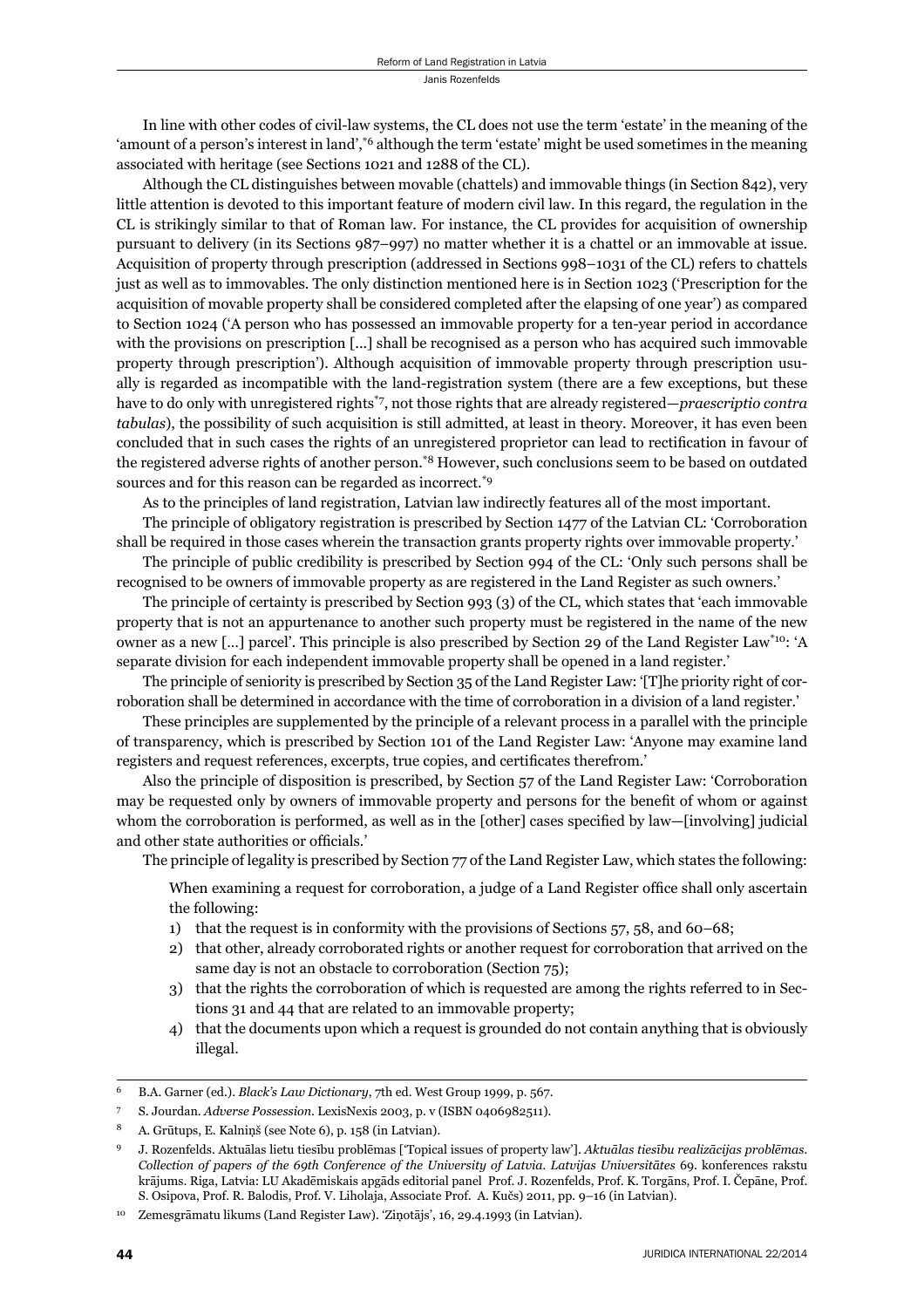Janis Rozenfelds

Finally, the principle of priority is prescribed by Section 73 of the Land Register Law, which states that the '[p]riority right to fulfilment shall, with account taken of the exceptions provided for in the following sections (Sections 74 and 75), be given to such a request for corroboration as was received earlier in a Land Register office', and Section 74: 'Requests for corroboration that are submitted to a Land Register office during the working hours of one and the same day or are received in an office by post by the end of reception hours shall be recognised as having arrived at the same time.'

However, one of the most important principles, the backbone of any land-registration system (*numerus clausus* law), which limits the number of types of right that could be acknowledged as associated with the character of real property, is nowhere expressly stated—in a contrast against, for instance, the Swiss Civil  $code^{*_{11}}$  with its Section (1) 959).

All of the above-mentioned principles were established as soon as the Latvian CL and the Land Register Law of 1937 were reinstated. However, it turned out that, in practice, some of those principles were neglected. This probably can be explained by lack of understanding of the above-mentioned principles. Only after considerable time had passed did there arise awareness as to how important these principles are for the property market.

The Latvian CL declares unrestricted rights of an owner to the airspace above the immovable property and the land strata. Physical unity of property is understood as restrictions provided by law to horizontal division of the immovable property or to fragmentation of property (the so-called entropy of the physical unity of property) $i<sup>2</sup>$  ensuring the physical unity of property both in the land strata below and in the airspace above the property, on the *ad caelum* principle.<sup>\*13</sup> In a difference from most modern laws of its kind, the CL formally does not allow any deviations from physical unity of property (see Section 1042). Fundamental importance was assigned to the physical unity of property during the process of drafting of the CL. It was highlighted that the CL was following the general tendencies of codification of its time: '[W]ith the last relics of feudal law, the European codes are gradually losing the double property [i.e., a dualistic approach] and building a united system of ownership rights' by abandoning 'civil-law feudalism'\*14.

Latvian CL uses the term 'land strata', while the law titled 'On Subterranean Depths'\*15 uses, , the term 'subterranean depths'.\*16

There are four types of rights to another's property (*ius in re aliena*) under the Latvian CL—a servitude, the real charge, a pledge right, and a right of pre-emption. The first of these is such a right in respect of the property of another as restricts ownership rights associated with it, with respect to utilisation, for the benefit of a certain person or a certain parcel of land (see Section 1130).

Attached to immovable property, a real charge is a permanent duty to provide the specified performance in terms of money, in kind, or by *corvée*, repeatedly (see Section 1260). This institution can be regarded as equivalent to what is defined by the Estonian Law of Property Act, in the first part of its Section 229 ('An immovable may be encumbered such that the actual owner of the immovable must pay periodic payments in money or in kind to the person for whose benefit the real encumbrance is established, or perform particular acts').

A pledge right is a right with regard to property of another (addressed in Section 841) on the basis of which the property serves to secure the claim of a creditor such that the creditor is able to receive from the property payment for said claim (see Section 1278).

<sup>11</sup> Zivilgesetzbuch (Swiss Civil Code). English text available at http://www.admin.ch/ch/e/rs/2/210.en.pdf (most recently accessed on 6.2.2014).

<sup>12</sup> F. Parisi. Entropy of property. Available at http://www.law.gmu.edu/assets/fi les/publications/working\_papers/01-14.pdf (most recently accessed on 6.2.2014).

<sup>13</sup> The *ad caelum* approach was developed in the Middle Ages from a fragment of Roman law in the Code of Justinian (see http:// www.duhaime.org/LegalDictionary/C/CuiusEstSolumEjusEstUsqueAdCaelum.aspx (most recently accessed on 6.2.2014) – D. 43, 24, 22, 4, a reference to the Roman law made in the prototype of the CL's Article 1042—i.e., Article 877 of the Codification of the Baltic Local Laws (BLL), as quoted from Свод Гражданских Узаконений Губерний Прибалтийских. Издание 1864 года, со включением статей по Продолжению1890 года. – С. Петербург. *Издание кодификационного отдела при государственном совете, б.г.* (in Russian), by means of the Civil Law. See also *Kodifi kācijas nodaļas 1937. gada izdevums*. Riga, Latvia: Trešais iespiedums 1938 (in Latvian).

<sup>14</sup> O. Ozoliņš. Civiltiesību reforma Latvijā ['Reform of civil law in Latvia']. – *Darbam un tiesībām*. Latvijas krimināltiesību biedrības izdevums 1939, p. 158 (in Latvian).

<sup>15</sup> Likums 'Par zemes dzīlēm' (law 'On Subterranean Depths'). 'Latvijas Vēstnesis', 87 (572), 21.5.1996 (in Latvian).

<sup>16</sup> J. Rozenfelds. Entropy of physical unity of property (*ad caelum*) in the Latvian law: The quality of legal acts and its importance in contemporary legal space. A paper at the International Scientific Conference, University of Latvia, 4–5 October 2012, p. 615 of proceedings document (ISBN 978-9984-45-564-8).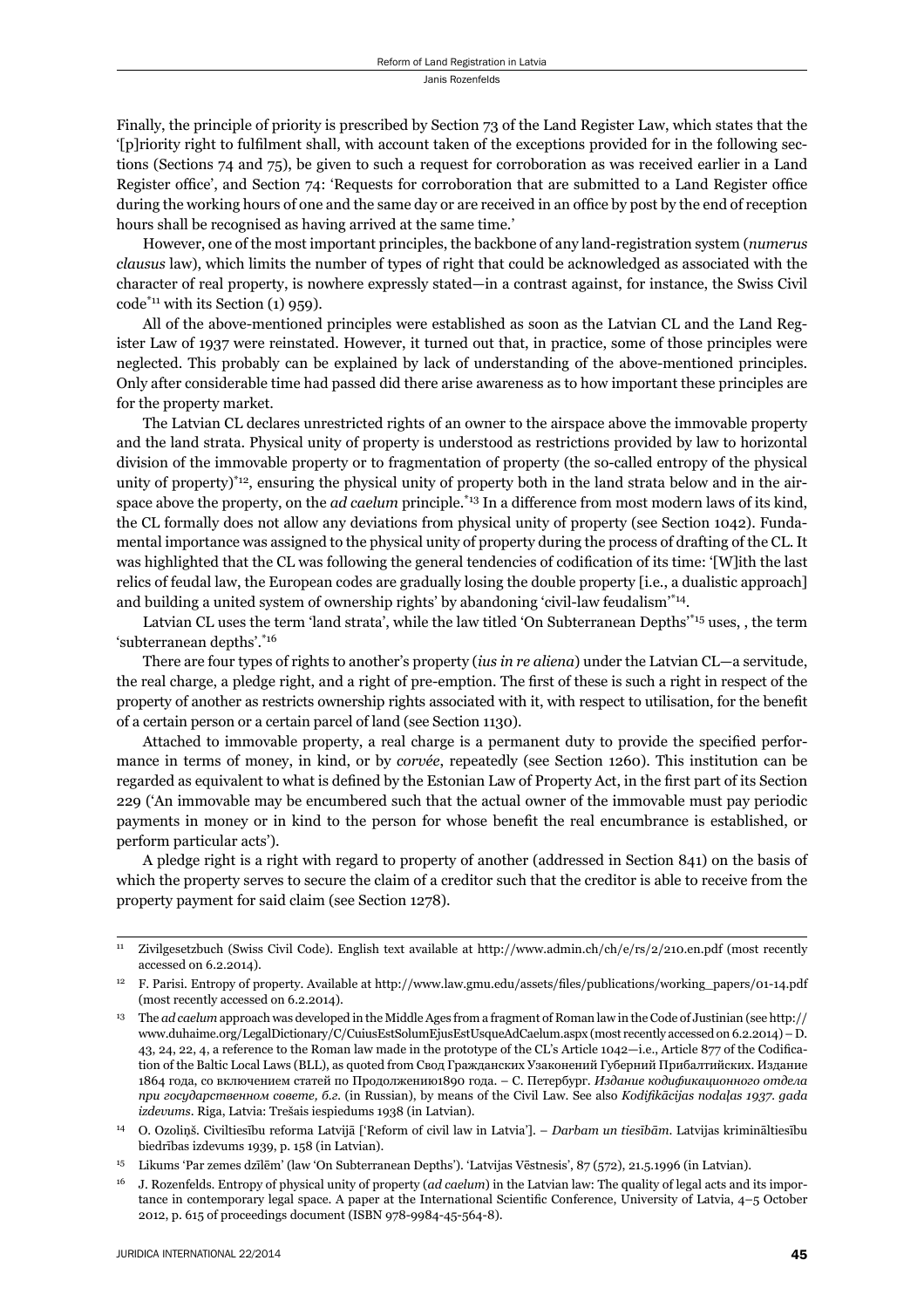Next, a right of pre-emption is a right to acquire immovable property alienated by another person, by taking precedence over the acquirer thereof in relation to priority as against him, and the assumption of his or her rights (see Section 1381).

The practice applied for land registration initially (until the Soviet invasion in 1940) did not fix any buildings in place. 'Inventory' of the buildings was introduced only during the Soviet occupation.

# 2. Splitting of the land unit during introduction of the Civil Law (the civil code)

In the restoration of the Latvian CL of 1937, which was abandoned during the Soviet occupation (formally it ceased existing as law on 26 November 1940)\*<sup>17</sup> and reinstated on 7 July 1992, there was introduced an important additional feature that was at odds with the important *superficies solo cedit* principle—which had formed the backbone of the original version of the CL.

The law On [the] Time and Procedures for Coming into Force of [the] Introduction, Inheritance and Property Law Part of the Renewed Civil Law of the Republic of Latvia of  $1937^{*18}$ , of 7 July 1992 (in force since 1 September 1992), restored the CL as a complex act and at the same time applied several exceptions to Section 968 of the Latvian CL regarding buildings erected during the Soviet occupation. From this point on, the formerly clear-cut understanding of what is 'land', a 'land plot', or an 'immovable' was blurred.

This status has become known as 'dualistic property' though also sometimes—erroneously—applied in a system of 'divided property'. A system of divided property involves existence of separate rights over land owned by another person. This refers to the right to the property of another (*ius in re aliena*) that may manifest itself as a servitude, a hereditary leasehold (*emphyteusis*), or the right to build (*superficies*), while a united property is maintained. The system of divided property is a restriction to the ownership right in favour of another person's right. A dualistic system of property, in contrast, allows parallel existence of separate ownership rights—to the building and to the land. That is, the dualistic system is based upon the presumption that two sovereign ownership rights linked to one and the same spatially delimited object are possible.<sup>\*19</sup>

The main difference between the system of divided and that of dual-nature property lay in the manner in which the property was registered in the land register. While property associated with the former was registered in the same division (folio) of the Land Register (or *Zemesgrāmata*), the latter had to be registered in two separate divisions of the register as soon as it appeared, in a completely new phenomenon arising in 1993. This was a grave consequence of literal interpretation of what was prescribed by Section 29 of the Land Register Law (adopted on 22 December 1937, restored on 4 May 1993): 'A separate division for each independent immovable property shall be opened in a land register.'

At first glance, the meaning of this norm seems clear enough. As soon as it is declared that some buildings should be regarded not as a part of land but as an 'exception' to the principle of *superficies solo cedit*, a new division (again, folio) should be opened for every such property.

Should that norm have been interpreted more flexibly, the fatal mistake could have been avoided. Unfortunately, at the time when this dual-registration system was launched, the law was still being interpreted in a very narrow way, as was customary for lawyers of the old Soviet school.<sup>\*20</sup>

Thus two separate immovable properties were 'created' with the opening of two separate divisions in the Land Register, while in the common understanding there is simply a chattel (made of construction materials) built on the land, with these two physically 'separate' items being, in fact, the same land unit.

<sup>17</sup> Latvijas PSR Tautas Komisāru Padomes paziņojums 1940.g. 25. novembrī. KPFSR Civilkodeks ['announcement of the Council of National Commissioners of the Latvian Soviet Socialist Republic dated 25 November 1940, on the civil code of the Russian Soviet Federative Socialist Republic']. Riga, Latvia: Latvijas PSR Tieslietu Tautas komisariāta izdevums 1940 (in Latvian).

<sup>18</sup> Likums 'Par atjaunotā Latvijas Republikas 1937. gada Civillikuma ievada, mantojuma tiesību un lietu tiesību daļas spēkā stāšanās laiku un kārtību' (law 'On [the] Time and Procedures for Coming into Force of [the] Introduction, Inheritance and Property Law Part of the Renewed Civil Law of the Republic of Latvia of 1937'). 'Ziņotājs', 29, 30.7.1992 (in Latvian).

<sup>&</sup>lt;sup>19</sup> J. Rozenfelds. Superficies solo cedit in Latvian law. – *Journal of the University of Latvia: Law* 2013/5, pp. 120–136.

<sup>20</sup> J. Rozenfelds. Latvijas privāttiesību attīstības tendences pēc neatkarības atjaunošanas *de facto* ['Trends in the development of private law since the *de facto* renewal of Latvian independence']. *Tiesību harmonizācija Baltijas jūras reģionā pēc ES paplašināšanās*. Collection of papers of the international conference in 2007. LU Akadēmiskais apgāds 2012, pp. 381–389 (ISBN 978-9984-45-531-0).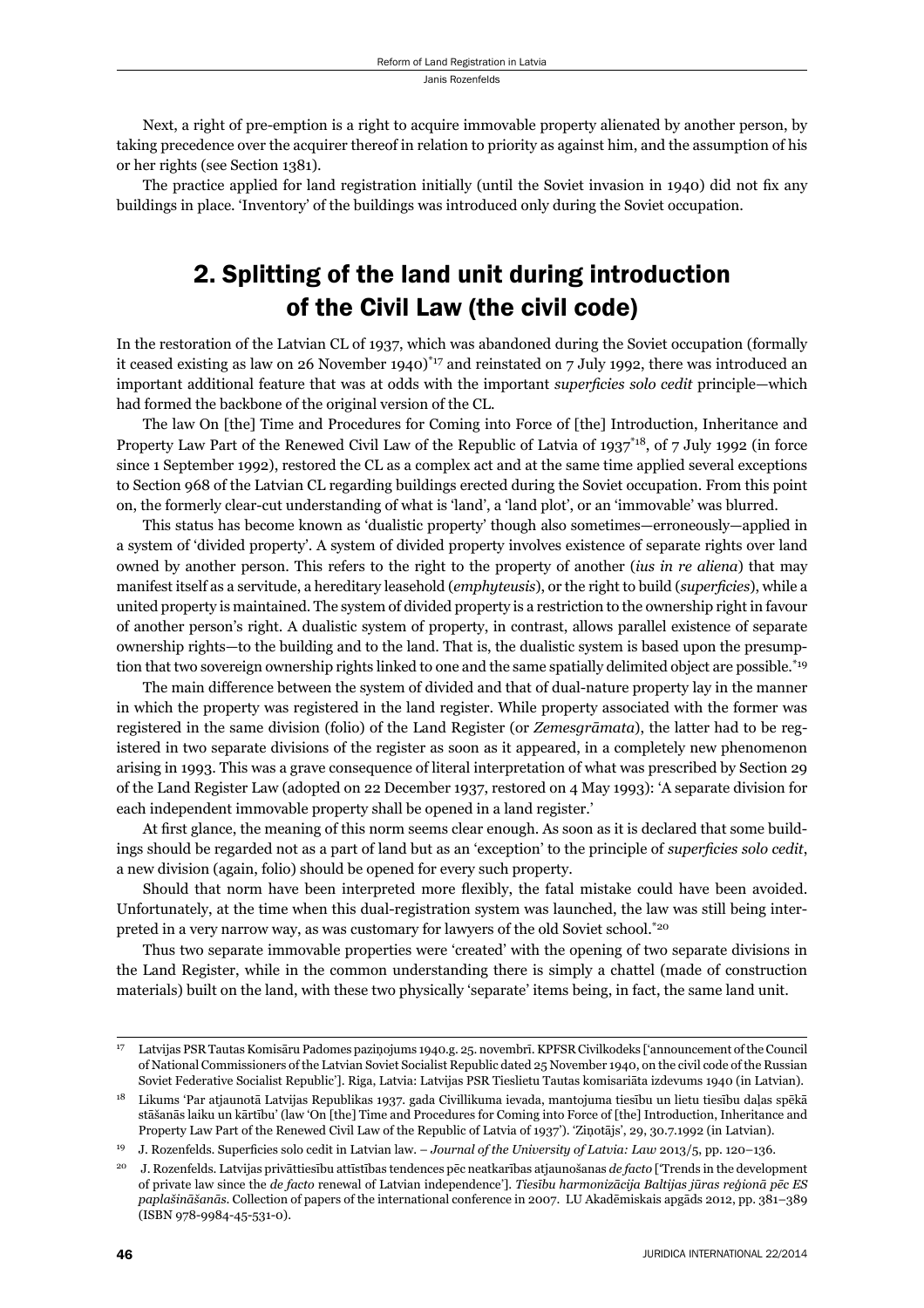Janis Rozenfelds

### 3. Implementation of the law in practice

Nobody could imagine how widespread and far-reaching those changes would become in practice. Once established, the separate rights to buildings became more and more complicated in the course of time.

Although it is not possible to establish a direct connection between the dramatic growth in split or divided property and the new ways of interpreting the law related to the land-registration technique, still it should not be viewed as a pure coincidence that at the time when numerous new split properties had to be registered in the Land Register, some authors offered the idea that the strict margins of the regulation of property rights to be registered in the Land Register could be widened by means of analogy.

For instance, by applying disposition as described in Section 2126 of the Latvian CL ('Upon registering a lease or rental contract in the Land Register, the lessee or a tenant shall acquire property rights, which are valid also with respect to third persons'), it would be possible to register in the Land Register an agreement reached between or among co-owners of a given building and thereby solve a problem that otherwise could lead to inevitable division of the property, the latter seeming impractical.<sup>\*21</sup>

This idea was opposed, however, by another author, who claimed that using of analogy in such cases should be regarded as violation of the *numerous clausus* principle.\*22 The practice with the former theory prevailing was shaken by the fierce criticism of the established pattern. However, after a short time during which applications to register such agreements were rejected, the previous practice was reinstated, thanks to a crucial ruling of the Supreme Court stating that such agreements can indeed be registered, given that personal rights are also 'connected' with the rights *in rem*. \*23 Perhaps the very fact that numerous agreements of such a kind had already been registered in the Land Register facilitated this turn of the tide.

So, if until the above-mentioned ruling, it was possible—at least in theory—to insist that the *numerous clausus* principle, although not expressly set forth in Latvian law, nevertheless plays some role as a tool for distinction of rights *in rem* from rights *in personam*, any such reflection faded in light of the 'fit for all' formulation by the Supreme Court: since almost anything is 'connected' to something else, that court ruling disrupted the line between the two types of rights that had existed, although not always clearly, thus far.

# 4. 'Mandatory rental payment', amendment in 1997, and 'long lease' agreements and construction on another's land

Soon after the situation of dual property was created, it became apparent that somehow the relationship between the owner of the building on another's land and the owner of the encumbered land must be resolved. This necessity arose from the very fact that by encumbering the land with someone else's property rights to a building on the same land, the land owner is entitled to compensation by the building's owner. Somehow, the practitioners who were first faced with this problem came up with the idea that such compensation could be defined as 'rental payment'. Since the legislation of the time did not deal with this problem, somebody expressed the idea that there was indeed some similarity to a rental contract<sup> $*24$ </sup> by analogy with what could be found in Section 2123 of the Latvian CL ('If lease or rental payment has not been specifically agreed upon but the same subject matter had previously been leased or rented by the same person, then it shall be presumed that the previous provisions have not been changed. However, if such a standard does not exist and the parties have expressed only general statements that the payment shall be agreed upon between them, the amount of the payment shall be determined by a court at its discretion').

<sup>21</sup> A. Grūtups, E. Kalniņš. *Civillikuma komentāri. Trešā daļa. Lietu tiesības. Īpašums* ['Comments to the Civil Law, Part III: Property law, ownership']. Otrais papildinātais izdevums / TNA 2002, p. 263 (in Latvian).

<sup>22</sup> E. Virko. Zemesgrāmatu pieejamība un ticamība (Availability and Credibility of Land Registers). 'Jurista Vārds', 1.4.2008 13 (517) (in Latvian).

<sup>23</sup> Latvijas Republikas Augstākās tiesas Senāta Civillietu departamenta 5.12.2012. spriedums lietā Nr. SKC-1800 (Judgement SKC 1800, adopted by the Civil Case Department of the Senate for the Supreme Court of the Republic of Latvia on 5.12.2012). Available at http://at.gov.lv/files/uploads/files/archive/department1/2012/1800-skc-2012.doc (most recently accessed on 10.2.2014) (in Latvian).

<sup>24</sup> A. Grūtups, E. Krastiņš. *Īpašuma reforma Latvijā* ['Reform of Ownership in Latvia']. Riga, Latvia: Mans Īpašums 1995, p. 309 (in Latvian).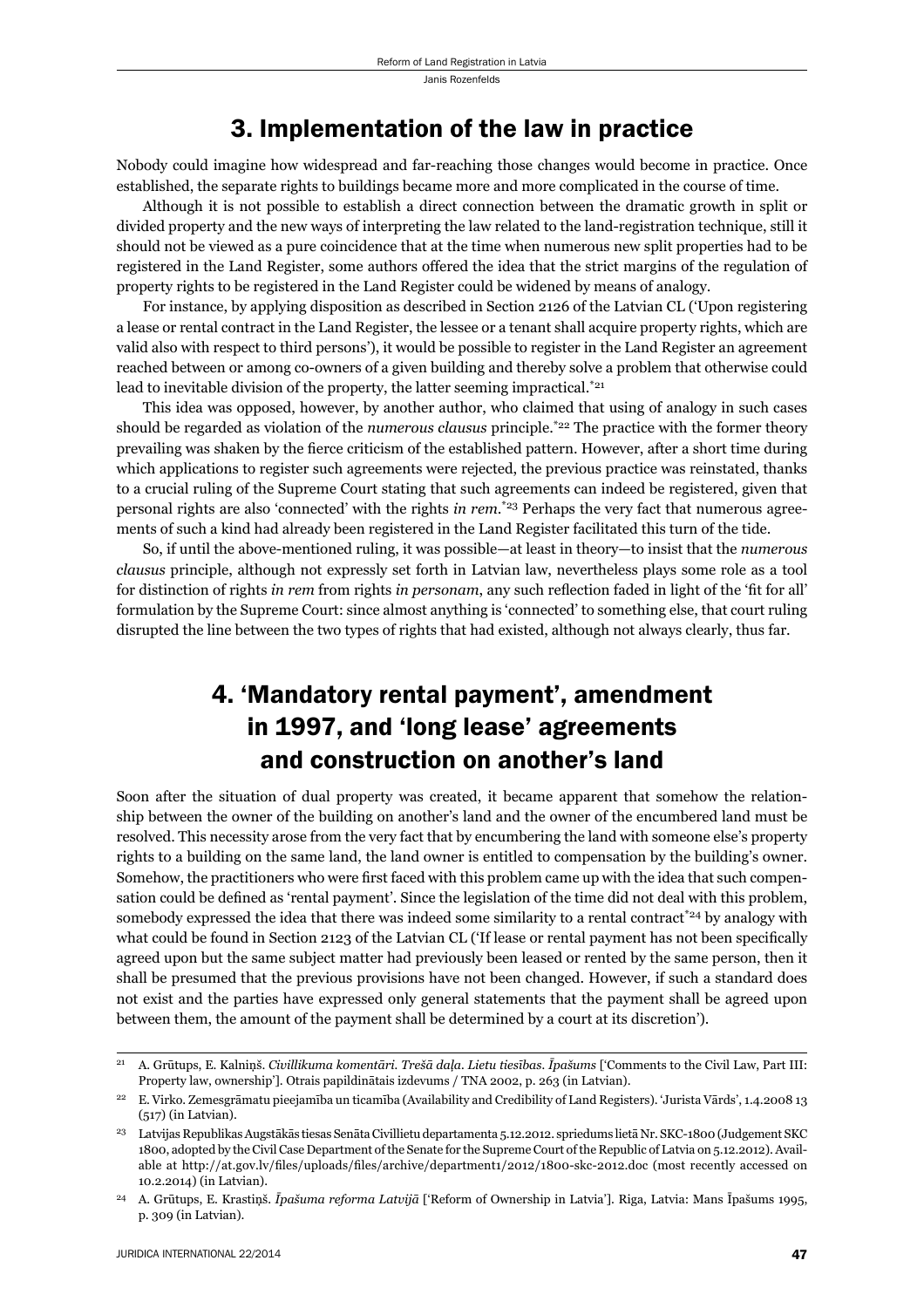Notwithstanding the fact that an 'analogy' between the situation described in Section 2123 of the CL and the artificially created split of the encumbered plot of land into two separate immovable properties hardly existed, the idea of the 'mandatory rental payment' soon became a common pattern in the proceedings that were usually initiated by the owners of the encumbered plot of land.

Later on, in consequence of the amendments to the law on restoration of property rights and privatisation, these 'mandatory rental payment' became the norm.

The first subsection of Section 12 of the Latvian Cities Land Reform Act<sup>\*25</sup> of 20 November 1991 originally was worded thus:

In all [...] cases wherein the original owner's land has [in the meantime] been built upon, or where, in accordance with urban planning and construction projects, it is intended to erect thereon constructions necessary to satisfy the needs of society, the former owners of the land or their heirs shall be entitled, as they choose:

- to claim restitution of their title to the property and to obtain from the owner of the building or construction [...] the payment of rent, of which the maximum amount shall be fixed by the Cabinet [...]; or
- to request that they be granted the right of ownership or use of another plot of land, of the same value, situated within the administrative boundaries of the same town, depending on the intended use of such land; or
- to receive compensation in accordance with the statutory conditions.

The law of 8 May 1997<sup> $*26$ </sup>, which entered into force on 6 June of the same year, added to that subsection the following language: 'Where the former owners of the land or their heirs have recovered title to land on which are erected any facilities [...], the annual amount of rent payable for the land shall not exceed five per cent of its cadastral value.'

### 5. The 'voluntarily divided plot of land'

Amendments to the law On [the] Time and Procedures for Coming into Force of Introduction, Inheritance and Property Law Part of the Renewed Civil Law of the Republic of Latvia of 1937\*27 (introduced on 24 April 1997 and in effect since 21 May 1997) applied the above-mentioned exception to the principle of *superficies solo cedit* not only to the dwellings erected during the Soviet period but also to those buildings that had been erected after introduction of the Latvian CL if the land was granted on the basis of a lease agreement for at least 10 years and if the lessor gave his or her permission for the construction work. This specific case became nicknamed the 'voluntarily divided property' for purposes of distinguishing it from the properties covered by the earlier regulation, which dealt with the dwellings erected during the Soviet occupation. The latter from now on would be known as dealing with 'compulsorily divided property'. This option was exploited by numerous developers of newly created residential blocks, which were then divided into individual flats and eventually sold to private persons. Business went smoothly until the crisis of 2008 struck. As a part of the notorious austerity measures, the Cabinet introduced a special tax on buildings used as a dwelling (on top of the tax on the immovable property—i.e., on the land—that already existed). At the same time, apparently for fiscal reasons, the cadastral value of the property increased dramatically. From this time on, the rent payments collected by land-owners from the owners of the buildings on the 'divided properties' have been a hot topic.

'Mandatory rent payment' became subject to numerous changes with the law On the Land Reform in the Cities of the Republic of Latvia. It was revised repeatedly: via amendments on 6 December 2007<sup>\*28</sup>; after

<sup>25</sup> Likums 'Par zemes reformu Latvijas Republikas pilsētās' (Latvian Cities Land Reform Act). 'Ziņotājs', 49, 19.12.1991 (in Latvian).

<sup>26</sup> Grozījumi likumā 'Par zemes reformu Latvijas Republikas pilsētās' (Amendments to the Law 'On the Land Reform in the Cities of the Republic of Latvia'). 'Latvijas Vēstnesis', 126/127 (841/842), 23.5.1997 (in Latvian).

<sup>27</sup> Grozījums likumā 'Par atjaunotā Latvijas Republikas 1937.gada Civillikuma ievada, mantojuma tiesību un lietu tiesību daļas spēkā stāšanās laiku un kārtību' (Amendments to the Law 'On [the] Time and Procedures for Coming into Force of [the] Introduction, Inheritance and Property Law Part of the Renewed Civil Law of the Republic of Latvia of 1937'). 'Latvijas Vēstnesis', 112 (827), 7.5.1997 (in Latvian).

<sup>28</sup> Grozījums likumā 'Par zemes reformu Latvijas Republikas pilsētās' (Amendments to the Law 'On the Land Reform in the Cities of the Republic of Latvia'). 'Latvijas Vēstnesis', 199 (3775), 12.12.2007 (in Latvian).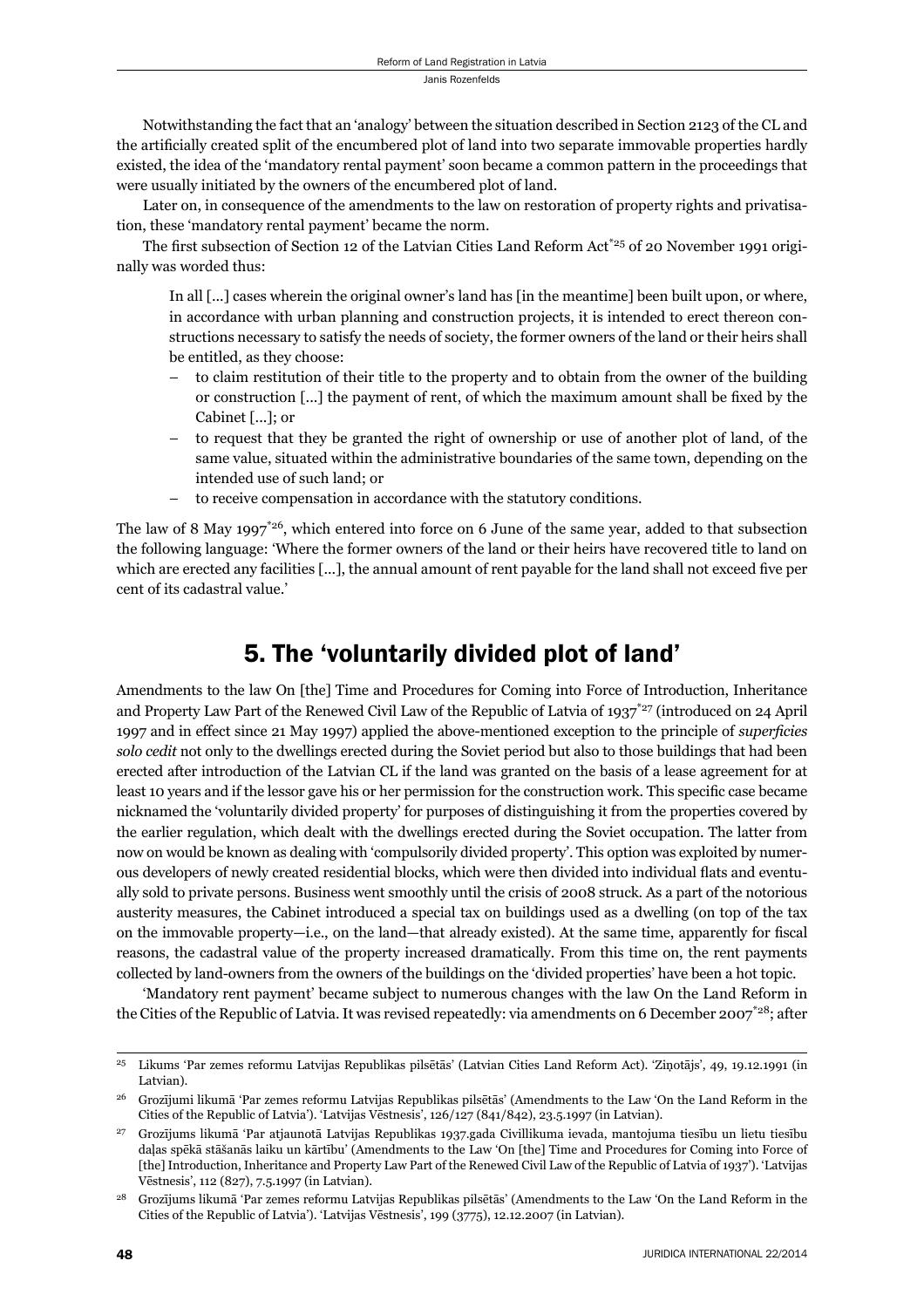having been scrutinised by the Constitutional Court, which issued a decision on 15 April 2009<sup>\*29</sup> (admitting that the previous amendment violated property rights protected by Section 105 of the Constitution and therefore was invalid with effect from 1 November 2009), with the new version raising the percentage of mandatory rent to six per cent of the cadastral value of the plot of land; and once more, after a second decision of the Constitutional Court, handed down on 27 January 2011\*30.

# 6. The problem of restoration of physical unity of plots of land

With the passing of time, the ephemeral character of the 'coexistence' of two rights—the ownership of land and the ownership of the building on the relevant plot of land—became more and more apparent.

Dissatisfaction was felt by both parties. The holders of the encumbered plots of land were unhappy because they felt that their rights were limited in comparison with the situation of owners of unencumbered plots of land. The owners of the buildings and, especially, the owners of the flats felt unhappy because, in their understanding, the 'mandatory rental payment' caused an additional burden. They frequently refused to enter into an agreement with the owner of the encumbered plot of land. This led to numerous cases of litigation.

Several research works were commissioned by the Ministry of Justice with the goal of improvement to the legislation. Some results were published even in 2008. Legal opinion focusing on the legal framework of *ius in re aliena* in the Latvian CL stressed the necessity of introducing new institutions—the long lease (*emphyteusis*) and the right to erect a building on another's land (*superficies*).<sup>\*31</sup>

Another legal opinion devoted to consequences of the system of divided property in practice suggested that some changes had to be carried out in the regulation of divided property after the achievement of land reform in Latvia.\*32

Although none of the above-mentioned legal opinions insisted that legal reform in this area was urgent, the Ministry of Justice continued its work, ordering further developments, which were targeted at, if not complete elimination of the situation of divided property, at least a move toward diminishing its negative effects in relation to property matters.

A special team was established within the Ministry of Justice to draft proposals for eradication of the system of dual, or, as it was called at the time, divided property. The misleading term 'divided property' apparently came into being because some members of the above-mentioned working group saw an analogy between the situation they were facing and that present when the original Latvian CL came into force, back in 1937.

<sup>29</sup> Latvijas Republikas Satversmes tiesas 15.4.2009. spriedums 'Par likuma 'Par zemes reformu Latvijas Republikas pilsētās' 12.panta otrās daļas vārdu 'daudzdzīvokļu dzīvojamās mājas' un pārejas noteikumu 7.punkta un likuma 'Par valsts un pašvaldību dzīvojamo māju privatizāciju' 54.panta otrās daļas pirmā teikuma un pārejas noteikumu 40.punkta atbilstību Latvijas Republikas Satversmes 1. un 105.pantam' (judgement by the Constitutional Court of the Republic of Latvia adopted on 15.4.2009 on compliance of the wording 'multi-apartment residential houses' under the second part of Section 12 of the law 'On the Land Reform in the Cities of the Republic of Latvia' and of Section 7 of the transitional provisions and of the first sentence of the second part of Section 54 of the law 'On Privatisation of the State and Municipal Buildings' and of Section 40 of the transitional provisions with Sections 1 and 105 of the Constitution of the Republic of Latvia). 'Latvijas Vēstnesis', 60 (4046), 21.4.2009 (in Latvian).

<sup>30</sup> Latvijas Republikas Satversmes tiesas 27.1.2011. spriedums 'Par likuma 'Par zemes reformu Latvijas Republikas pilsētās' pārejas noteikumu 7. punkta, ciktāl tas attiecas uz zemi zem daudzdzīvokļu mājām, un likuma 'Par valsts un pašvaldību dzīvojamo māju privatizāciju' pārejas noteikumu 40.punkta atbilstību Latvijas Republikas Satversmes 1. un 105.pantam' (judgement by the Constitutional Court of the Republic of Latvia adopted on 27.1.2011 on compliance of Section 7 of the transitional provisions of the law 'On the Land Reform in the Cities of the Republic of Latvia' as far as it pertains to the land underneath multi-apartment buildings and of Section 40 of the transitional provisions of the law 'On Privatisation of the State and Municipal Buildings' with Sections 1 and 105 of the Constitution of the Republic of Latvia). 'Latvijas Vēstnesis', 17 (4415), 1.2.2011 (in Latvian).

<sup>31</sup> J. Rozenfelds. Pētījums par Civillikuma Lietu tiesību daļas (ceturtās, piektās, sestās un septītās nodaļas) modernizācijas nepieciešamību ['Research on the necessity of updating the chapters on property law (IV, V, VI, and VII). Available at www. tm.gov.lv/files/archieve/lv\_documents\_petijumi\_cl\_ceturta\_piekta\_sesta\_un\_septita\_nodala.doc (most recently accessed on 4.2.2014) (in Latvian).

<sup>32</sup> PAR: nekustamā īpašuma tiesību regulējums pēc zemes reformas pabeigšanas – Civillikuma zemes un ēku nedalāmības koncepta pilnīgas ieviešanas problēma ['On regulation of ownership rights after accomplishment of the land reform—the problem of complete implementation of the principle of integrity of the land and building in the Civil Law']. Available via http://www.tm.gov.lv/lv/nozares-politika/petijumi (most recently accessed on 4.2.2014) (in Latvian).